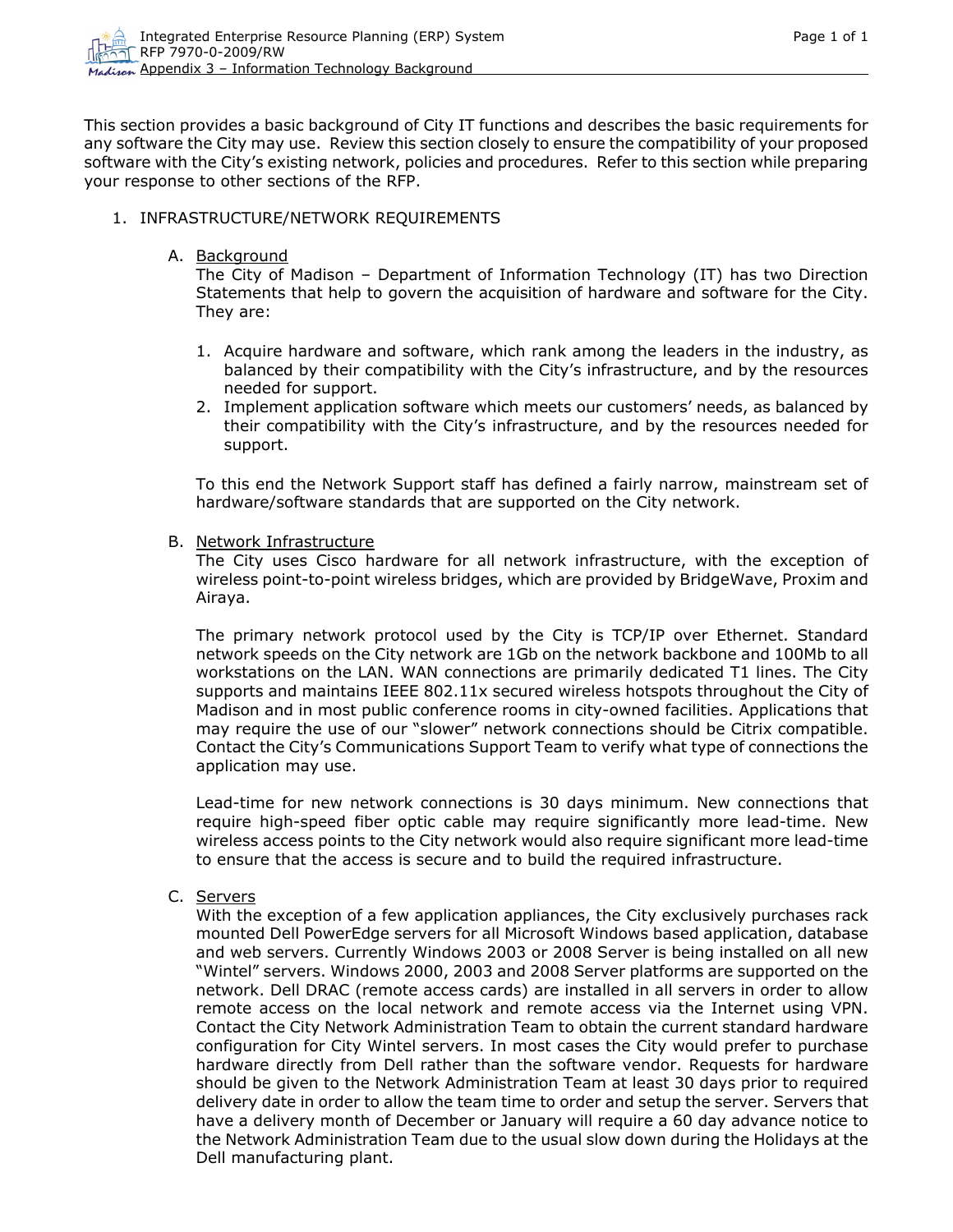A native Windows 2003 Active Directory domain is the primary directory service on the City network. Whenever possible, applications should be integrated with Active Directory for authentication. Microsoft SMS is used to deploy application clients to the desktop. Microsoft SQL Server 2000, SQL Server 2003 and SQL Server 2005 are supported as our primary backend DBMS, however other DBMS platforms would be allowed if support is provided by the vendor. If the City needs to purchase the required system software (OS, SQL, IIS, etc.), the required system configuration should be given to the Network Administration Team no later than 30 days in advance so that licenses can be ordered and system security can be reviewed.

Microsoft Exchange 2007 is the supported e-mail/messaging platform for the City of Madison. Any applications or systems that require e-mail connectivity or integration should interoperate with Microsoft Exchange 2007.

Applications, which require Unix, will be supported on any HPUX platform. The City currently supports several HPUX servers running HPUX 11.0 on the HP "rp" or "l" line of servers.

The City also supports IBM i-series servers (a.k.a. AS/400). These servers are primarily used to house Public Safety applications for Madison and 16 surrounding communities. Due to the mission critical function of these servers only Public Safety related applications would be considered for these servers.

The City currently maintains six (6) VMWare ESX 3.5 Host servers that will support as many as 20 Virtual Servers per host. The Network Administration team analyzes needs prior to purchasing a physical server to determine if the new Server can run in a virtualized environment.

The City uses Veritas Backup Software to perform backups on all servers except the AS/400's.

### D. Desktop Workstations

The City uses Dell PC's and laptops exclusively for all desktops. Contact the City Help Desk to obtain the current model and configuration for City PC's and laptops.

All new PC's and laptops are being deployed with Windows XP Professional Edition, SP2.

The City uses the Microsoft suite of Office productivity applications, including Outlook & Exchange.

E. Mobile Devices

**Smart Phones** - The city supports any smart phone that has the Windows OS.

**Laptops / Tablets** – The City supports the complete Dell line of laptops and tablet PC's with the Windows operating system. If the devices are designated for fieldwork, we recommend the Panasonic Tough book line; since, they are ruggedized to withstand harsh environmental conditions.

### F. Network Connection Agreement

All vendors that will need to connect to the City network, in order to update/maintain their software, will be required to sign the City's Network Connection Agreement. The Network Administration Team should be notified, prior to the purchase of the system, of the need for a vendor to connect to the City network in order to setup the secure network access procedure.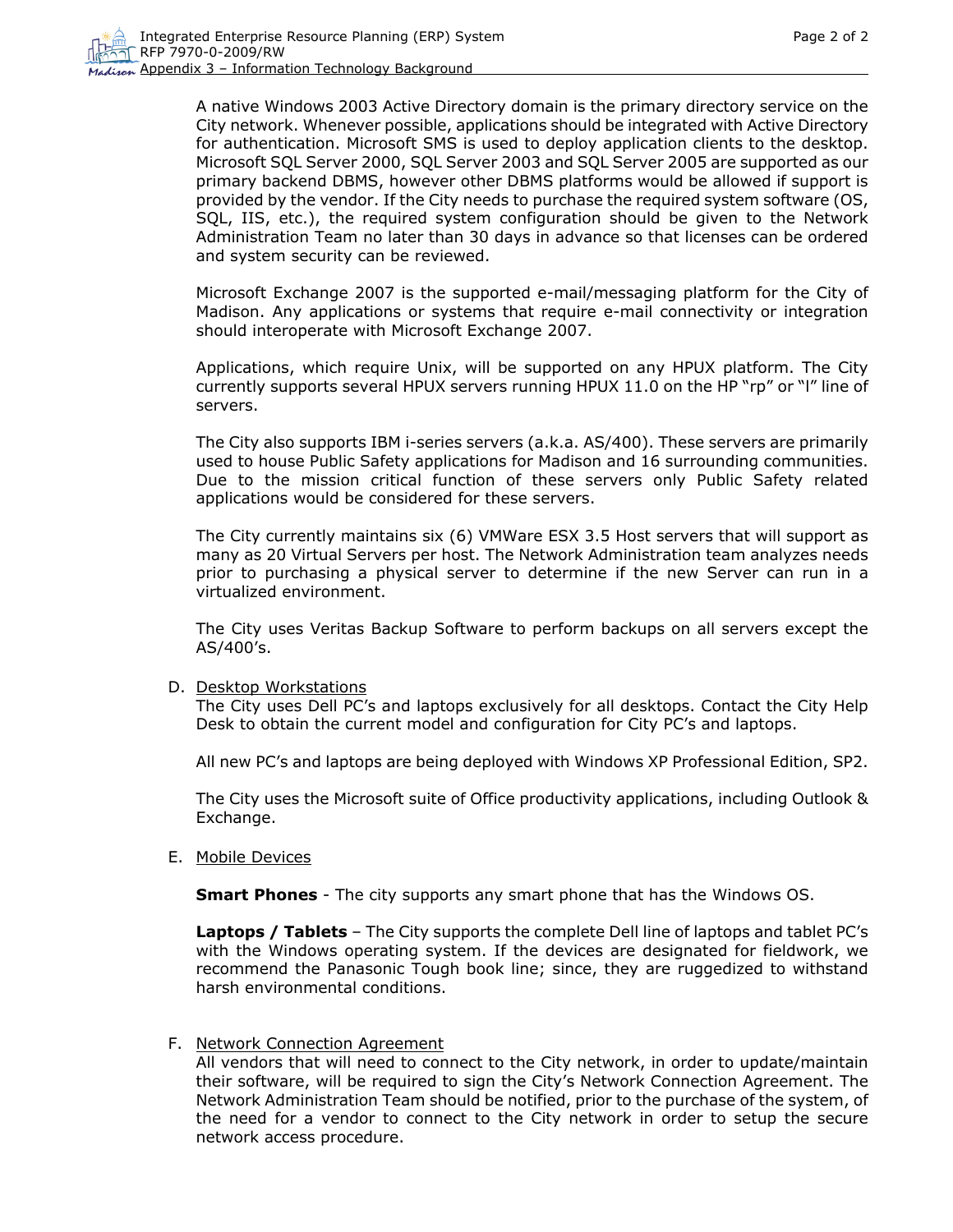

# **"Big Picture" Network Diagram**

# 2. WEBSITE CONSIDERATIONS

Accessibility, Portability, and Security for City of Madison Websites

A. ACCESSIBILITY

From the City of Madison Web Policies, Standards, and Guidelines (full document can be found at<http://www.cityofmadison.com/is/pdf/WebPoliciesStandardsGuidelines.pdf>):

*i. ADA Requirements – Web Policies* 

As a government site, all pages will be designed to meet requirements of the Americans with Disabilities Act. Information about the Web Accessibility Initiative can be found at  $www.w3c.org/WAI$ . Any information presented on the web that is in anyway related to federal funding must follow these requirements. See our Web Standards at ADA Requirements for more information.

# *ii. ADA Requirements – Web Standards*

At a minimum, the following City of Madison guidelines must be met:

- 1. A text equivalent for every non-text element shall be provided (e.g., alt tags, descriptions for every image).
- 2. If possible, equivalent alternatives for any multimedia presentation shall be synchronized with the presentation.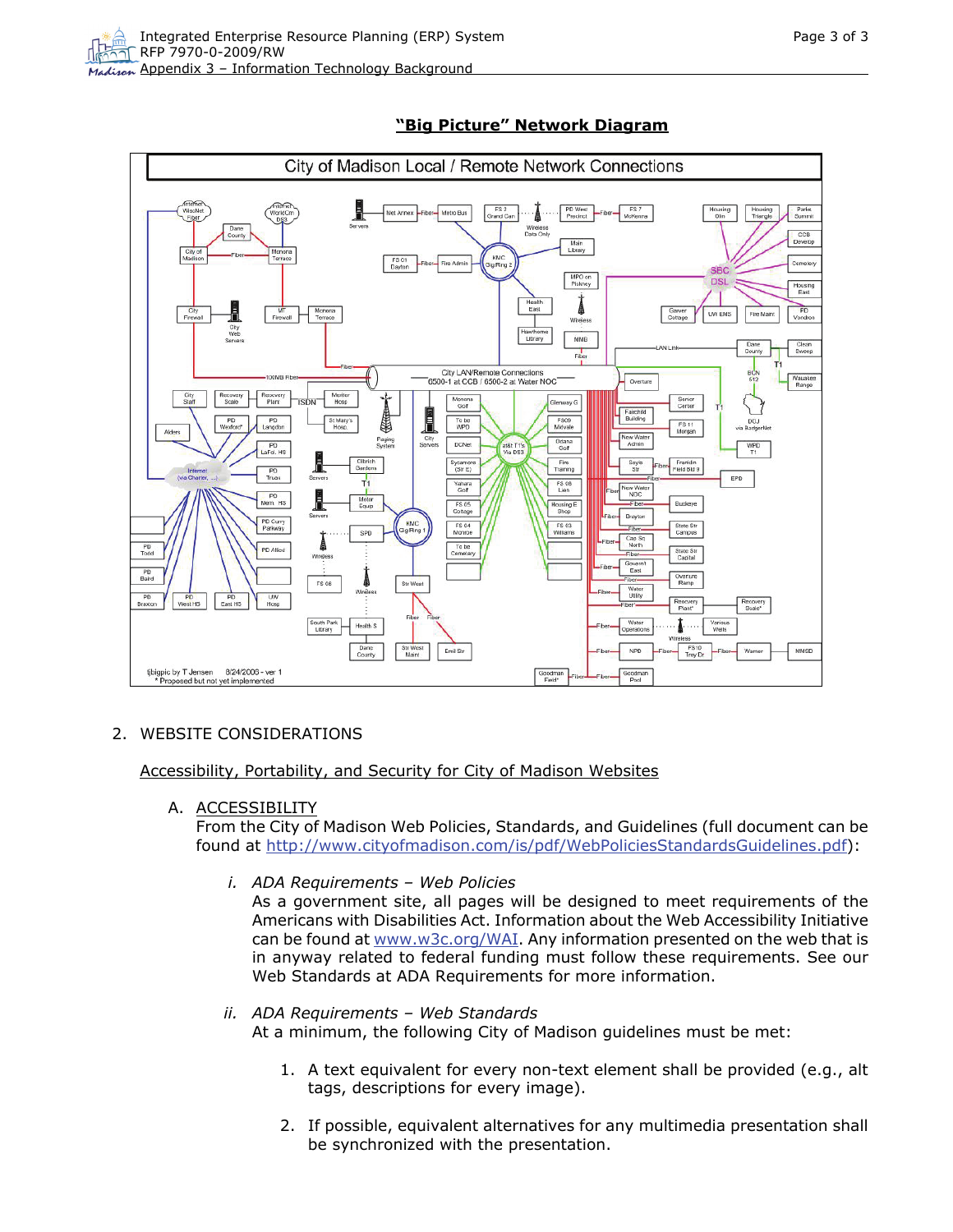- 3. Web pages shall be designed so that all information conveyed with color is also available without color, for example from context or markup.
- 4. Documents shall be organized so they are readable without requiring an associated style sheet.
- 5. Redundant text links shall be provided for each active region of a serverside image map.
- 6. Client-side image maps shall be provided instead of server-side image maps except where the regions cannot be defined with an available geometric shape.
- 7. Row and column headers shall be identified for data tables.
- 8. A text-only page, with equivalent information or functionality, shall be provided to make a website comply with the provisions of this part, when compliance cannot be accomplished in any other way. The content of the text-only page must be updated whenever the primary page changes.
- 9. When pages utilize scripting languages to display content, or to create interface elements, the information provided by the script shall be identified with functional text that can be read by assisted technology.
- 10. When a web page requires that an applet, plug-in or other application be present on the client system to interpret page content, the page must provide a link to a plug-in or applet that complies with the requirements for Software applications and operating systems listed above. See Links, Plug-ins, Readers for more information.
- 11. When electronic forms are to be filled out on-line, the form shall allow people using assisted technology to access the information, field elements, and functionality required for completion and submission of the form, including all directions and cues.
- 12. Underlined text is not allowed except to designate a link.
- 13.All links, buttons, navigational tools, or other "click-able" items should be able to be activated from the keyboard in addition to mouse controls. If this is not possible, then the same information needs to be available in another ADA compliant format as well.

You can go to [http://validator.w3.org](http://validator.w3.org/) to check your site for compliance. You can also find more information on the subject of accessibility by going to: <http://www.section508.gov/index.cfm?FuseAction=Content&ID=12#Web>.

### B. PORTABILITY

From the City of Madison Web Policies, Standards, and Guidelines (full document can be found at: <http://www.cityofmadison.com/is/pdf/WebPoliciesStandardsGuidelines.pdf>

*i. Portability – Web Policies* 

Sites will be created to allow portability across the major browser platforms as defined in Portability in our Web Standards. They should have essentially the same functionality regardless of the browser being used.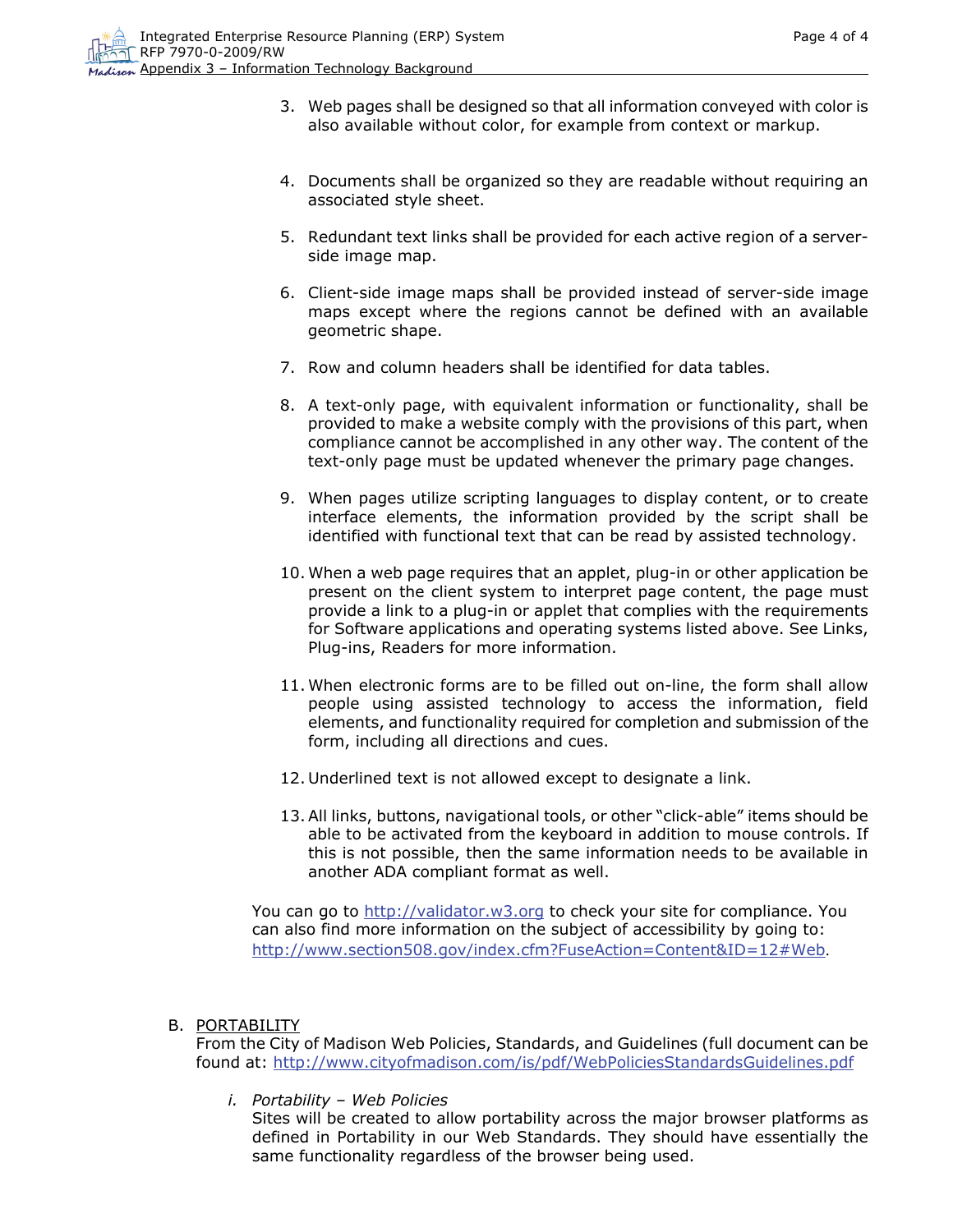*ii. Portability – Web Standards* 

Sites should be created to allow portability across the major browser platforms. As of January 2009 these include:

- Microsoft Internet Explorer with 68.15% of market.
- Firefox with 21.34% of market.
- Safari with 7.93% of market.

The top three comprise 97.42% of the market.

Sources:<http://marketshare.hitslink.com/report.aspx?qprid=1>

If a page or application will not be compatible with the platforms listed above, then the page needs to have a disclaimer stating what browser versions it is restricted to. For help on making your site cross-browser compatible see Portability in our Web Guidelines.

*iii. Portability – Web Guidelines* 

How do I Make My Site Cross-Browser Compatible?

To create a cross-browser compatible web site:

- Use only standard compliant code.
- Don't use browser specific (proprietary) HTML tags and features. These work only in the browser they were created for and may even break your page when viewed in another browser.
- Validate your HTML/XHTML coding using the W3C free validation service found at [http://validator.w3.org/.](http://validator.w3.org/)
- Validate your cascading style sheets using the W3C free validation service found at<http://jigsaw.w3.org/css-validator/>.

Some have the "You can't please everyone" attitude. Yes, your site will look different in each browser because each one interprets the coding differently. The goal with cross-browser compatibility is to make your site viewable in the major browsers available and have the pages render correctly. One thing that will drive visitors away is a site that doesn't work in their chosen browser.

C. SECURITY

From the City of Madison Web Policies, Standards, and Guidelines (full document can be found at: <http://www.cityofmadison.com/is/pdf/WebPoliciesStandardsGuidelines.pdf>

*i. Security* 

All software on any City of Madison websites or on any sites hosted by the City of Madison shall follow our security standards as outlined in our Web Standards.

All software on any City of Madison websites or on any sites hosted by the City of Madison shall follow secure coding practices as outlined in "A Guide to Building Secure Web Applications and Services" by the Open Web Application Security Project. These include:

- Protecting database queries from SQL injections.
- Using SSL to protect secure transmissions of logins and secure data.
- Integrating any sites requiring authentication with Active Directory services.
- Documents should not contain information in the document headers, footers, or anyplace else that can disclose a login id. For example: a document footer with f:\users\isxyz\ should not be allowed.